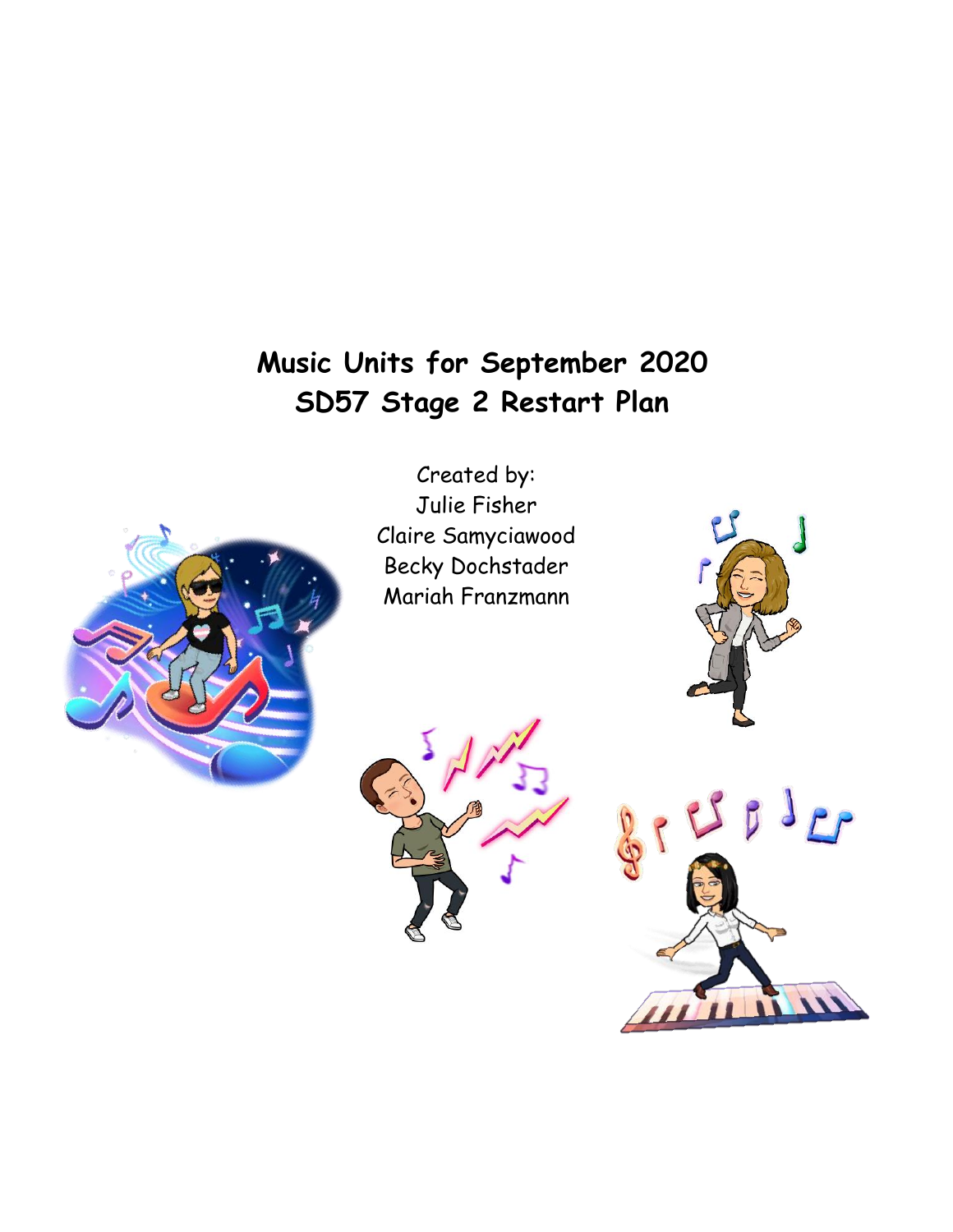# **General Covid Considerations for Music Classrooms**

#### **"Cancelling music classes should never be an option**"(Guidance for Music Classes, p. 5) **Please note:**

"This document is not intended to replace or contradict the guidelines issued by the BC Centre for Disease Control, the Provincial Health Officer, Provincial Health Ministry, and/or the Provincial Ministry of Education or other government agencies regarding protocols on safety or how schools should operate during the COVID-19 pandemic" (Guidance for Music Classes, p.2).

#### Classroom Setup Considerations

- **Entering/Exiting**
	- o Line up spaced out
	- $\circ$  Call kids up to line up one at a time, wipe instruments at same time
	- o Consider a separate enter and exit door, if possible "one-way traffic patterns for entry and exit" Guidance for Music Classes p. 17).
	- $\circ$  If 2 separate doors are not available, have the next class wait on opposite wall in the hallway while the current class exits.

#### **How/Where to Sit**

- o "When in learning groups, physical contact is minimized." (SD57 Restart Plan, p. 15)
- o "When students interact outside of learning groups physical distancing of 2m" (SD57 Restart Plan, p. 15).
- o Seating should be assigned and distanced where possible.
- $\circ$  Use coloured duct tape to mark floor sit spots. If you don't want tape on the floor consider hanging from the ceiling to show where their seats are.
- o Avoid circle formation when singing
- o If using common area tables, desks, calm-down corners, etc. in your room, use a red sign after students use it to show that it needs to be cleaned/green sign after it has been disinfected
- o Create extra floor space. Put away risers, moveable stages, unused instruments, unused materials. This will enable the much needed extra space for physical distancing. (Guidelines for Music Classes, P.22).

#### **Instrument Care**

- o Number or assign instruments if possible (I.e. ukuleles, guitars, djembes).
- o "Equipment/tools can be numbered and assigned to a student to avoid sharing" (SD57 Restart Plan, p. 15).
- o Wipe down after each use (request spray bottle from custodian, use their cleaning solution or your own)
- $\circ$  Have a "used instrument" bin/spot to put instruments when you can't wipe them right away
- $\circ$  Leave spot for wooden instruments that shouldn't be wiped often (for marimbas or xylophones have students ONLY touch mallets and then you only need to wash the mallets. "Shared tools should be cleaned at a minimum of two times daily" (SD57 Restart Plan, p. 15).
- $\circ$  If teaching recorder students must have their own personal one and will face forward when using. Student will take their own recorders home to clean on their own.
- o "Sterisol germicide solution can be safely used on plastics, hard rubbers, and metals... Isopropyl alcohol wipes, with at least 70% isopropyl alcohol are safe for most materials..." (Guidance for Music Classes, p. 19).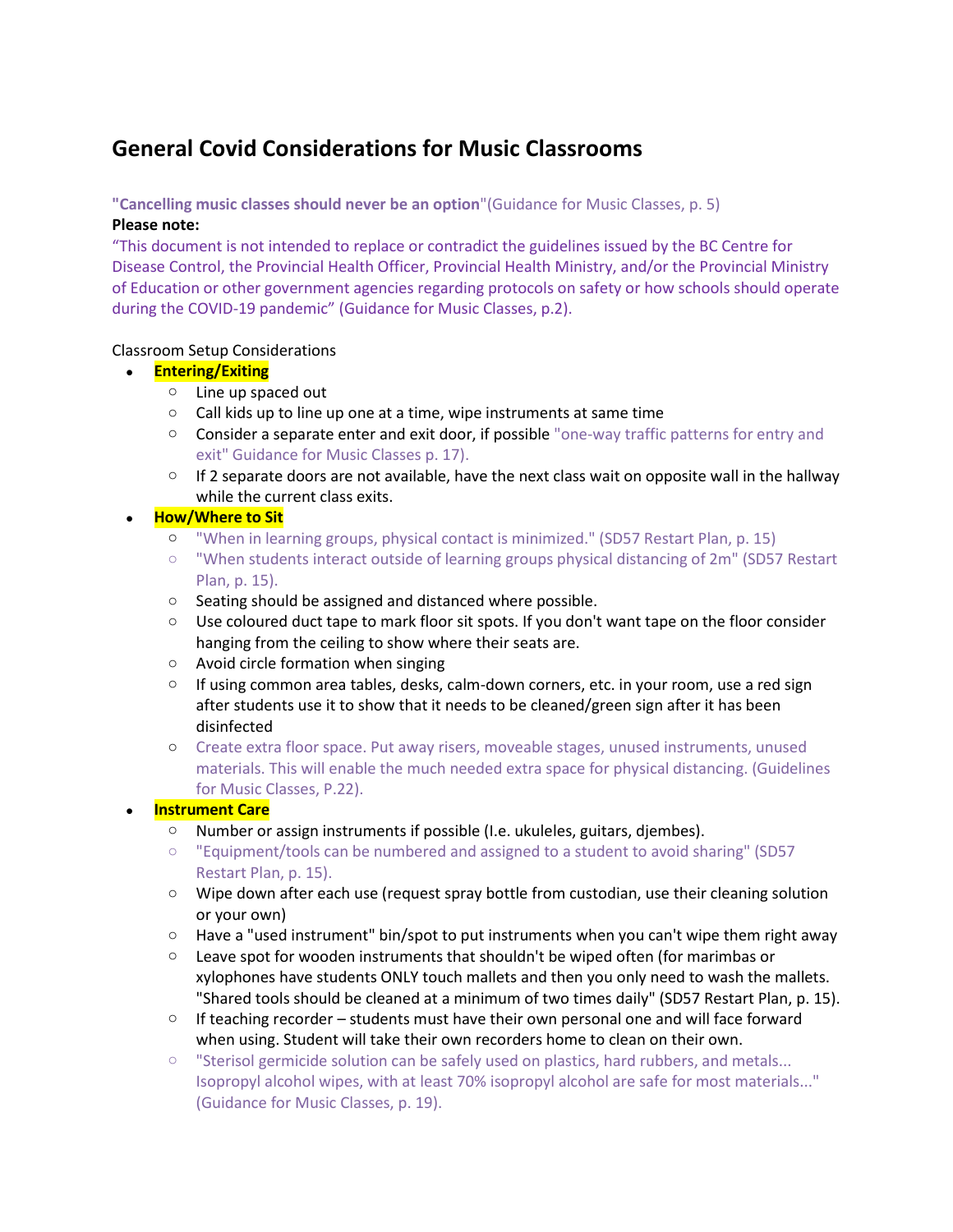## **Singing**

- Face forward "sing face forward...not in a circle or facing each other" (Guidance for Music Classes p. 14).
- o Soft/medium volume
- $\circ$  If using shouting voice or loud volume have kids put their elbow in front of their mouth to "catch" germs.

## **Game adaptations**

- o Ways to Choose without Touching "...avoid physical contact" (Guidance for Music Classes p.11).
	- **•** Pointer finger
	- **Flashlight**
	- **Teacher/student call name**
	- Teacher calls student's name and student echoes back (use different voices for added engagement: speaking voice, singing voice, whispering voice, low/high voice etc.)
- o Partner games
	- students can have ghost partners
	- Instead of circle or facing, do side by side
	- If you usually use a manipulative, try using plastic/laminated picture instead of stuffy/object for easier cleaning

#### **Performance Opportunities**

- o Classes within the same cohort can perform for each other
- o Record performances for families and alternate cohorts to view
- $\circ$  Each class can be recorded individually and collated into one recorded performance
- o "Inter-school events, performances, festivals are not allowed at this time" (SD57 Restart Plan, P. 12).
- o "Schools should seek virtual alternatives for larger gatherings and assemblies" (SD57 Restart Plan, P. 13).
- $\circ$  "Where possible make use of outdoor space and site specific performance spaces that allow for physical distancing" (SD57 Restart Plan, P.17).
- o "Avoid sharing costumes/props" (SD57 Restart Plan, P.17).
- o "When in-class performances are viable, prerecord students' performance and host an online viewing party" (Guidance for Music Classes, P.39).
- $\circ$  "Host a concert where small groups are positioned around the school, or an outdoor venue, and audience members can walk by and listen without congregating" (Guidance for Music Classes, P.39).

#### **REFERENCES**

- o SD57 Restart Plan. <https://www.sd57.bc.ca/Documents/SD57%20Stage%202%20Restart%20Plan.pdf>
- o Guidance for Music Classes in British Columbia During COVID-19[. https://7fd068f4-68ea-](https://7fd068f4-68ea-47f4-b927-7d1f32730842.filesusr.com/ugd/e89cf1_29d484fe08cb4becb025ec5978c0928a.pdf)[47f4-b927-](https://7fd068f4-68ea-47f4-b927-7d1f32730842.filesusr.com/ugd/e89cf1_29d484fe08cb4becb025ec5978c0928a.pdf)

[7d1f32730842.filesusr.com/ugd/e89cf1\\_29d484fe08cb4becb025ec5978c0928a.pdf](https://7fd068f4-68ea-47f4-b927-7d1f32730842.filesusr.com/ugd/e89cf1_29d484fe08cb4becb025ec5978c0928a.pdf)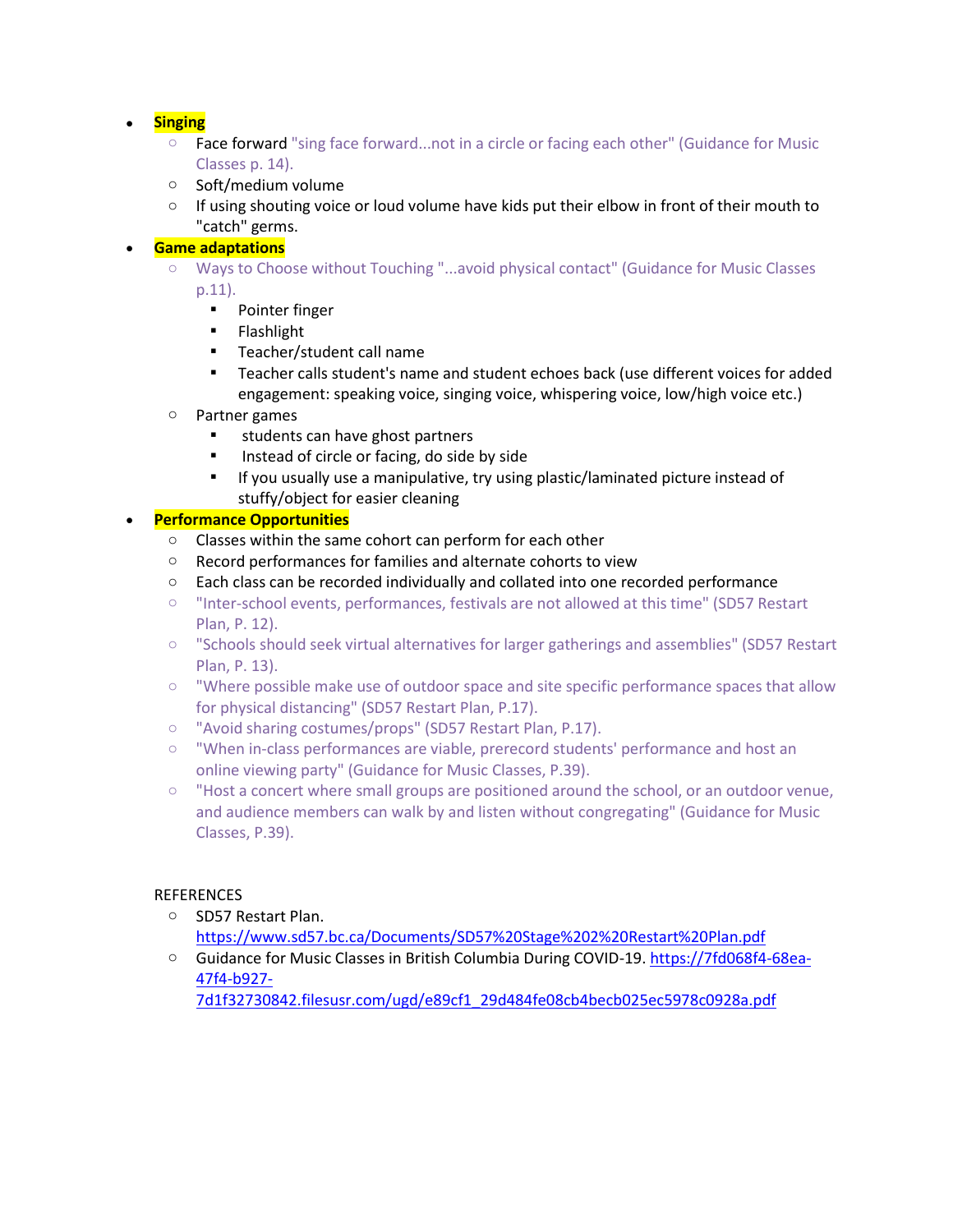| Themes:<br><b>Activity Suggestions</b><br>Adaptations/Covid Considerations<br>Routines<br>Safety<br>Getting to Know<br>You<br>Week 1<br>Songs<br>At your spot expectations<br>Hands to self<br>Higgelty Piggelty (speaking voice, singing voice)<br>$\bullet$<br>< <audio recording.wav="">&gt;<br/>Singing direction<br/>I can use my<br/><math display="inline">\bullet</math><br/><math display="inline">\bullet</math><br/>Mountain Top Monster (Musicplayonline Grade 1<br/>speaking and<br/>Give me 5 (body scan) eyes<br/><math display="inline">\bullet</math><br/>#2)<br/>singing voice</audio>                                                                                                                                                                                                                                                                                                                                                                                | K/1 |                               |                                                                                                                                                                                                                                                                                                                                                                                                                                                      |  |
|-----------------------------------------------------------------------------------------------------------------------------------------------------------------------------------------------------------------------------------------------------------------------------------------------------------------------------------------------------------------------------------------------------------------------------------------------------------------------------------------------------------------------------------------------------------------------------------------------------------------------------------------------------------------------------------------------------------------------------------------------------------------------------------------------------------------------------------------------------------------------------------------------------------------------------------------------------------------------------------------|-----|-------------------------------|------------------------------------------------------------------------------------------------------------------------------------------------------------------------------------------------------------------------------------------------------------------------------------------------------------------------------------------------------------------------------------------------------------------------------------------------------|--|
|                                                                                                                                                                                                                                                                                                                                                                                                                                                                                                                                                                                                                                                                                                                                                                                                                                                                                                                                                                                         |     |                               |                                                                                                                                                                                                                                                                                                                                                                                                                                                      |  |
| Chants<br>applesauce<br>Cookie Jar (Musicplayonline K #8)<br>$\bullet$<br>Open Them, Shut Them (Musicplayonline Pre-K<br>Circle games, when possible, can<br>#20) or second version (see lyrics here)<br>happen in regular sit spots<br>This is my speaking voice (Musicplayonline K #7)<br>Instead of passing an item (eg.<br>Routines/Expectations for Music Class<br>Bumblebee in Higgelty Piggelty),<br><b>Welcome Song</b><br>teacher can point at next person<br>S-T-O-P (hands in front lineup song - see video to<br>learn)<br>fuzzy character on the end)<br><b>Books</b><br>Pete the Cat Rockin' In my School Shoes - James<br>Dean<br>the front of the class)<br>Hand clapping, shaking hands, etc)<br>If using a manipulative (eg. A<br>laminated plate of cookies in the<br>Cookie Jar game), make sure it is<br>wiped down and sanitized before<br>giving it to another student<br>song video)<br>If using shouting voice have them<br>"catch" it in their elbow to teach |     | Germs (Musicplayonline K #58) | watching, ears listening, mouth<br>closed, hands in lap, criss cross<br>(using their finger, a pointer stick, or a<br>flashlight, a "magic wand" with a fun,<br>When singing any songs, make sure<br>students face a forward direction (all<br>students facing the same way, eg. To<br>When doing songs with actions, having<br>students do individual actions when<br>possible and no partner actions (eg.<br>How to lineup spaced out (see S-T-O-P |  |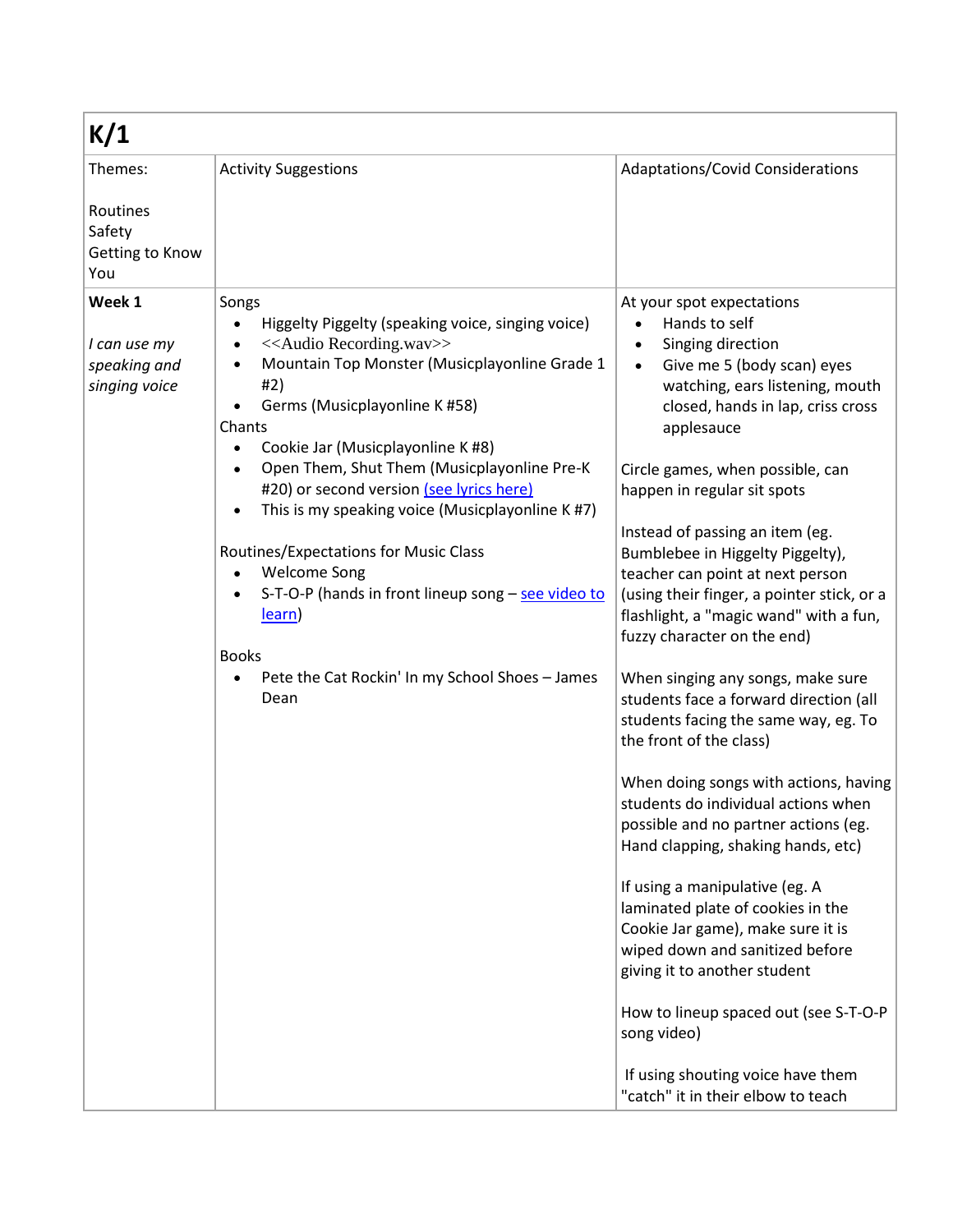|                                                                  |                                                                                                                                                                                                                                                                                                                                                                                                                                          | about not spreading germs into the<br>air.                                                                                                                                                                                                                                                                                                              |
|------------------------------------------------------------------|------------------------------------------------------------------------------------------------------------------------------------------------------------------------------------------------------------------------------------------------------------------------------------------------------------------------------------------------------------------------------------------------------------------------------------------|---------------------------------------------------------------------------------------------------------------------------------------------------------------------------------------------------------------------------------------------------------------------------------------------------------------------------------------------------------|
|                                                                  |                                                                                                                                                                                                                                                                                                                                                                                                                                          | When readings stories, use a<br>document camera when possible so<br>that spaced out students can see. Only<br>teacher touches the book.                                                                                                                                                                                                                 |
| Week 2<br>I can move safely<br>in the music<br>room              | Greeting without touching video<br><b>Movement Songs</b><br>Hop Old Squirrel (Musicplayonline Grade 1 #17)<br>Follow, follow me (Musicplayonline K #9)<br>Movement listening activities<br><b>Listen and Move (different ways to move around</b><br>the room)                                                                                                                                                                            | When doing songs/games where you<br>move around the room in a line or<br>freely, make sure students know how<br>and when to step around each other,<br>and remind students to be aware of<br>the space between them                                                                                                                                     |
|                                                                  | Sam the Robot Man (Musicplayonline Grade 1 #5)<br>Walk/Stop (adapt different levels of difficulty for<br>$\bullet$<br>older kids) (Video)<br><b>Books</b><br>We're Going on the Bear Hunt - Michael Rosen &<br>Helen OxenburyVideo                                                                                                                                                                                                       | If you're not comfortable with<br>students walking freely around your<br>room, you can design "pathways" for<br>them (eg: a student can move from<br>their spot in a straight line, and then<br>back to their spot, or students can<br>walk around their desk/chair if in their<br>own classroom). This will limit<br>students bumping into each other. |
| Week 3<br>I can keep a<br>steady beat                            | <b>Movement Song</b><br>Dooby Doo (Musicplayonline Grade 1 #1)<br>Goin' to Kentucky (Musicplayonline Grade 1 #14)<br>$\bullet$<br>The Grand Old Duke (Musicplayonline Grade 2<br>$\bullet$<br>#26)<br>Videos<br>Beat is the Heart of Music (Mic & Luigi)<br>Movement activities<br>Count and go (Musicplayonline K #3)<br>Body Percussion echo patterns<br><b>Books</b><br>Crocodile Beat by Gail Jorgensen & Patricia<br><b>Mullins</b> | In songs, like Going to Kentucky,<br>where a student "leader" does an<br>action that others copy, instead of<br>having them in the middle of a circle,<br>you can choose the leader, students<br>just turn towards them in their own<br>spot and then continue on the song                                                                              |
| Week 4<br>I know the<br>difference<br>between beat<br>and rhythm | <b>Movement Song</b><br>Choo Choo Train (Musicplayonline Grade 1 #9)<br>Steady beat song<br>Snail Snail (Musicplayonline Grade 1 #4)<br>Videos<br>Drummer Pete keeps a beat<br>$\bullet$<br>Beat is the Heart of Music (Mic & Luigi) (first clap<br>٠<br>and pat, and then add instruments once they're<br>doing their job)                                                                                                              | When using instruments, students<br>have one instrument for the entire<br>class - no trading. Let them know they<br>will have many opportunities<br>throughout the year to play other<br>instruments.<br>Consider how students will move<br>when instruments are handed                                                                                 |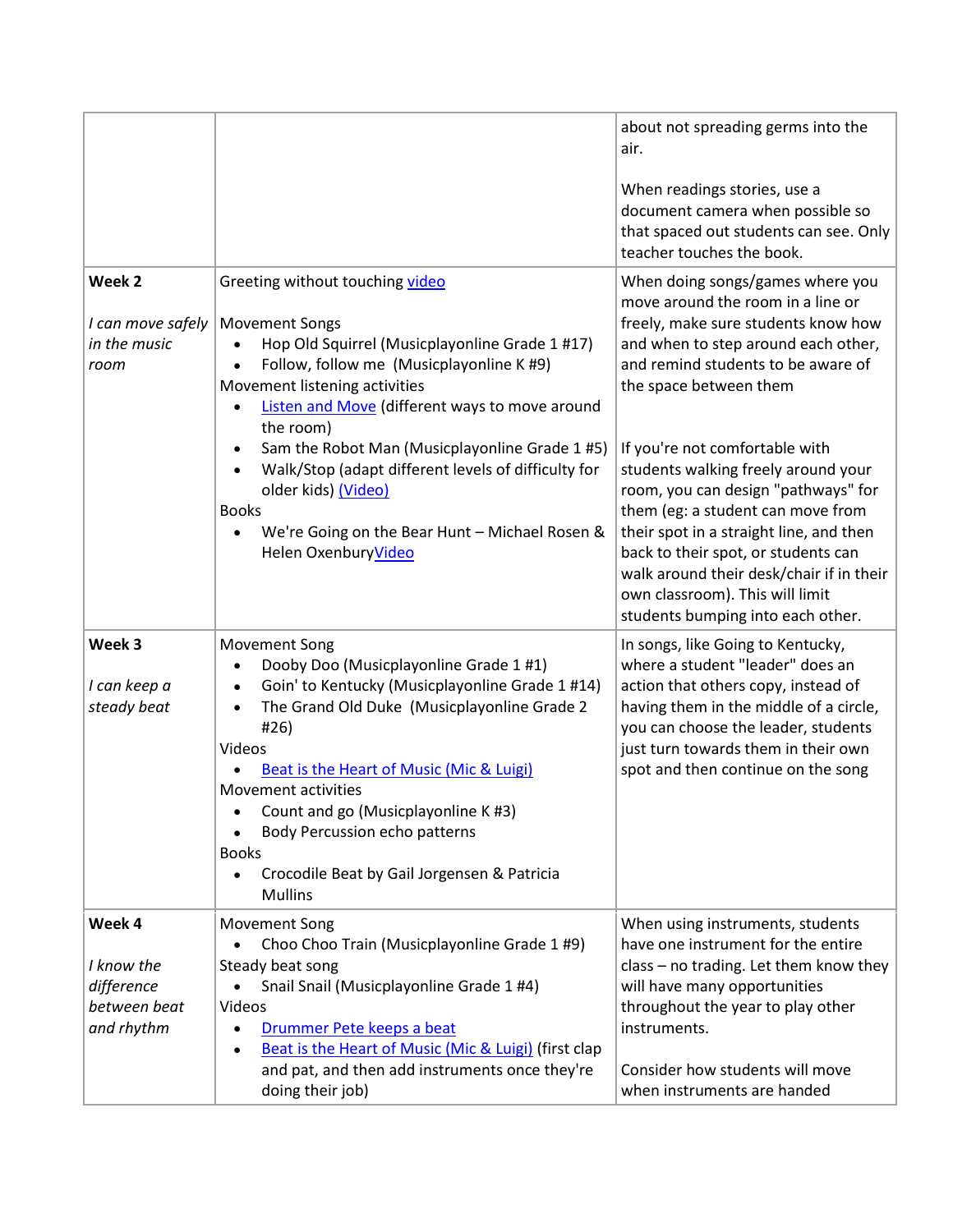| Song with instruments:<br>Shape Song (Musicplayonline K #22) - Talk about<br>$\bullet$<br>the shapes of different instruments. Students play<br>when the song says their shape of the instrument<br>they have.<br><b>Books</b> | out/picked up. If possible have<br>instruments ready at their spots<br>before students enter or have 1<br>person hand out so there is less<br>movement.                                                                                                                    |
|--------------------------------------------------------------------------------------------------------------------------------------------------------------------------------------------------------------------------------|----------------------------------------------------------------------------------------------------------------------------------------------------------------------------------------------------------------------------------------------------------------------------|
| - Knick Knack Paddy Whack by Christiane Engel<br>(Barefoot Books)                                                                                                                                                              | At the end of instrument play,<br>students can put instruments in a<br>designated "to disinfect" bin. OR, if<br>possible, teacher/EA wipes while<br>collecting/put away. Eg. While doing<br>individual lining up, teacher can wipe<br>instruments as each student goes up. |
|                                                                                                                                                                                                                                | If possible, if you can leave<br>instruments in between use instead of<br>wiping excessively, it will prolong the<br>lifespan of your wooden instruments.                                                                                                                  |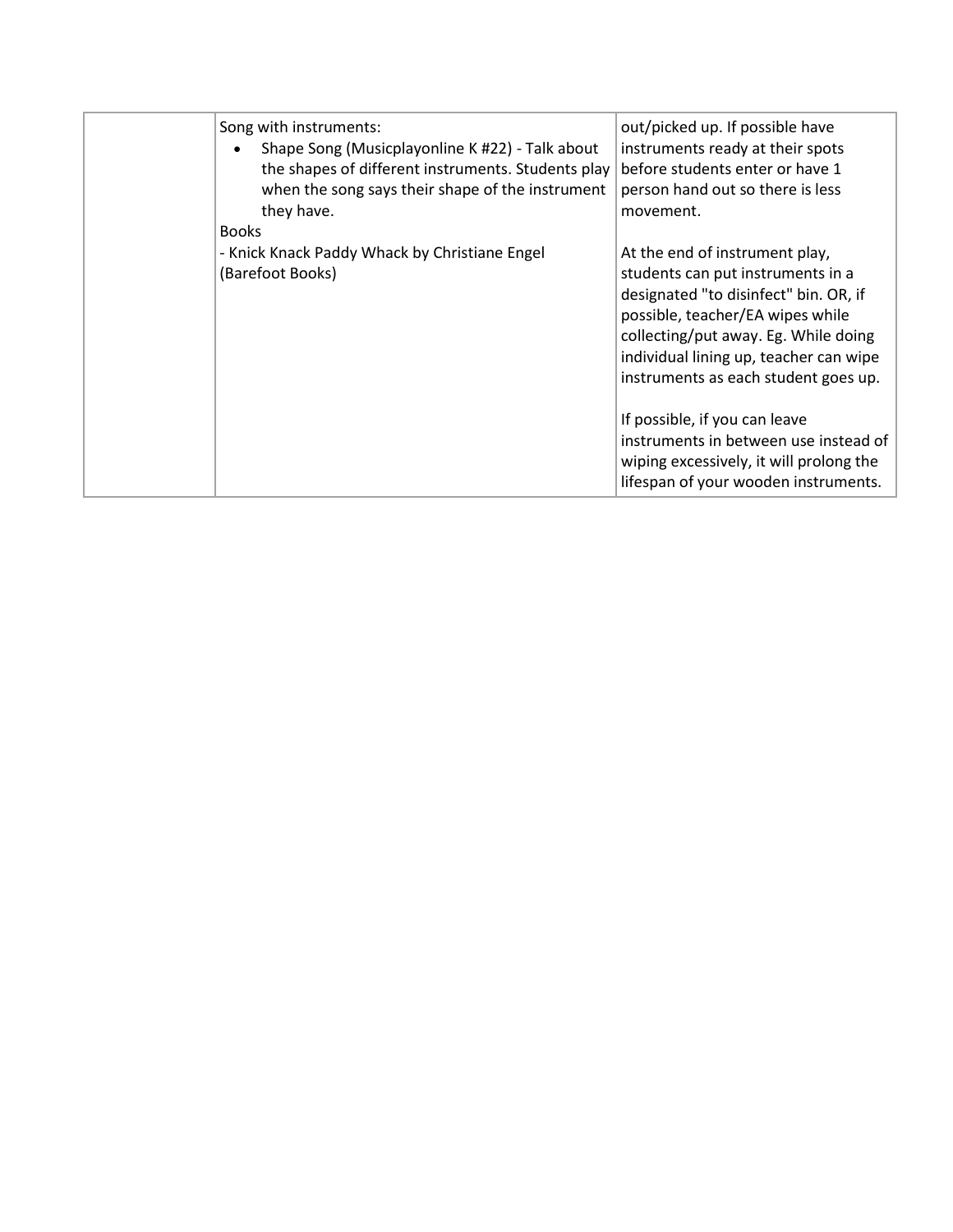| 2/3                                                     |                                                                                                                                                                                                                                                                                                                                                                                                                                                                                            |                                                                                                                                                                                                                                                                                                                                                                            |
|---------------------------------------------------------|--------------------------------------------------------------------------------------------------------------------------------------------------------------------------------------------------------------------------------------------------------------------------------------------------------------------------------------------------------------------------------------------------------------------------------------------------------------------------------------------|----------------------------------------------------------------------------------------------------------------------------------------------------------------------------------------------------------------------------------------------------------------------------------------------------------------------------------------------------------------------------|
| Themes:<br>Routines<br>Safety<br>Getting to<br>Know You | <b>Activity Suggestions</b>                                                                                                                                                                                                                                                                                                                                                                                                                                                                | Adaptations/Covid Considerations                                                                                                                                                                                                                                                                                                                                           |
| Week 1<br>I can use my<br>speaking and<br>singing voice | Routines/Expectations for Music Class<br><b>Welcome Song</b><br>l.<br>S-T-O-P (hands in front lineup song - see video to<br>learn)<br>Songs<br>Concentration (name song Musicplayonline Grade in regular sit spots<br>5#2)<br>Germs (Musicplayonline K #58)<br>lo<br>Who are you (How to Play Video)                                                                                                                                                                                       | At your spot expectations<br>Hands to self<br>Singing direction<br>þ<br>How to lineup spaced out (S-T-O-P song)<br>Circle games, when possible, can happen                                                                                                                                                                                                                 |
| Week 2<br>I can move safely<br>in the music room        | Songs<br>Poor Little Bug (musicplayonline Grade 2 #6)<br>Button Factory (musicplayonline K #79)<br>Activities<br>Walk/Stop (adapt different levels of difficulty for<br>older kids) (Video)<br><b>Books</b><br>Mortimer by Robert Munsch                                                                                                                                                                                                                                                   | When singing any songs, make sure<br>students face a forward direction (all<br>students facing the same way, eg. To the<br>front of the class)<br>Pathways<br>How to move around the room<br>(eg. Forward/backward towards your<br>spot, in a line, away from your spot)<br>Walk/stop game can teach stepping<br>around someone and being aware of<br>space between people |
| Week 3<br>I can move safely<br>in the music room        | Movement song<br>Old King Glory (Musicplayonline K #48) have<br>student use pointer instead of tapping on head<br>Bell Horses (musicplayonline Grade 2 #13) - adapt<br>so that students do the race socially distanced -<br>see kids demo.<br>Third Base Coaches Dance (musicplayonline Grade<br>3 #15 - See kids demo Activities)<br>Poison rhythm (Musicplayonline games) - pick a<br>rhythm, have students repeat any rhythm you<br>clap, but if they clap the poison rhythm, they lose | Circle games, when possible, can happen<br>in regular sit spots                                                                                                                                                                                                                                                                                                            |
| Week 4                                                  | Songs<br>Dr. Knickerbocker (musicplayonline K #17) - add<br>instruments to keep the beat when counting 1-9.                                                                                                                                                                                                                                                                                                                                                                                | When singing any songs, make sure<br>students face a forward direction (all                                                                                                                                                                                                                                                                                                |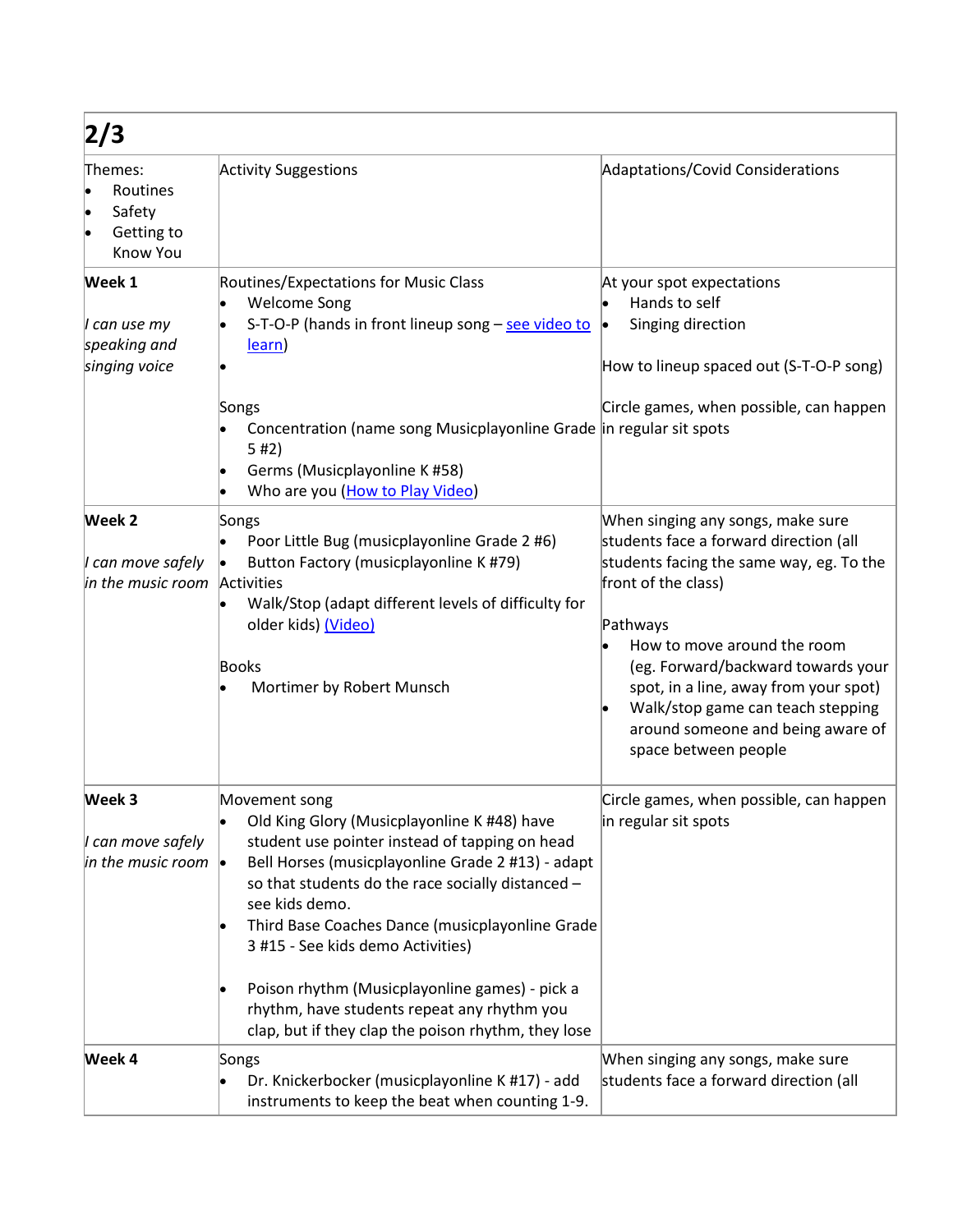| $\vert$ can sing with<br>others | I Like Singin' (musicplayonline Grade 3 #1 – add<br>instruments) | students facing the same way, eg. to the<br>front of the class) |
|---------------------------------|------------------------------------------------------------------|-----------------------------------------------------------------|
|                                 | Shake the Papaya musicplayonline Grade 3 #11) -                  |                                                                 |
| $\mathcal I$ can use the        | add instruments.                                                 |                                                                 |
| <i>linstruments</i>             | Activity                                                         |                                                                 |
| properly                        | - Roll music dice (or pick a random card with either a           |                                                                 |
|                                 | ta, ti-ti, or rest). Kids try to guess what it's going to be     |                                                                 |
|                                 | (ta = touch head, ti-ti = bottom), if they're wrong they         |                                                                 |
|                                 | sit down. If it's a rest, everyone's back in. Record             |                                                                 |
|                                 | rhythms as you play, and then the last person standing           |                                                                 |
|                                 | can play it on an instrument, or choose an instrument            |                                                                 |
|                                 | for everyone to play together.                                   |                                                                 |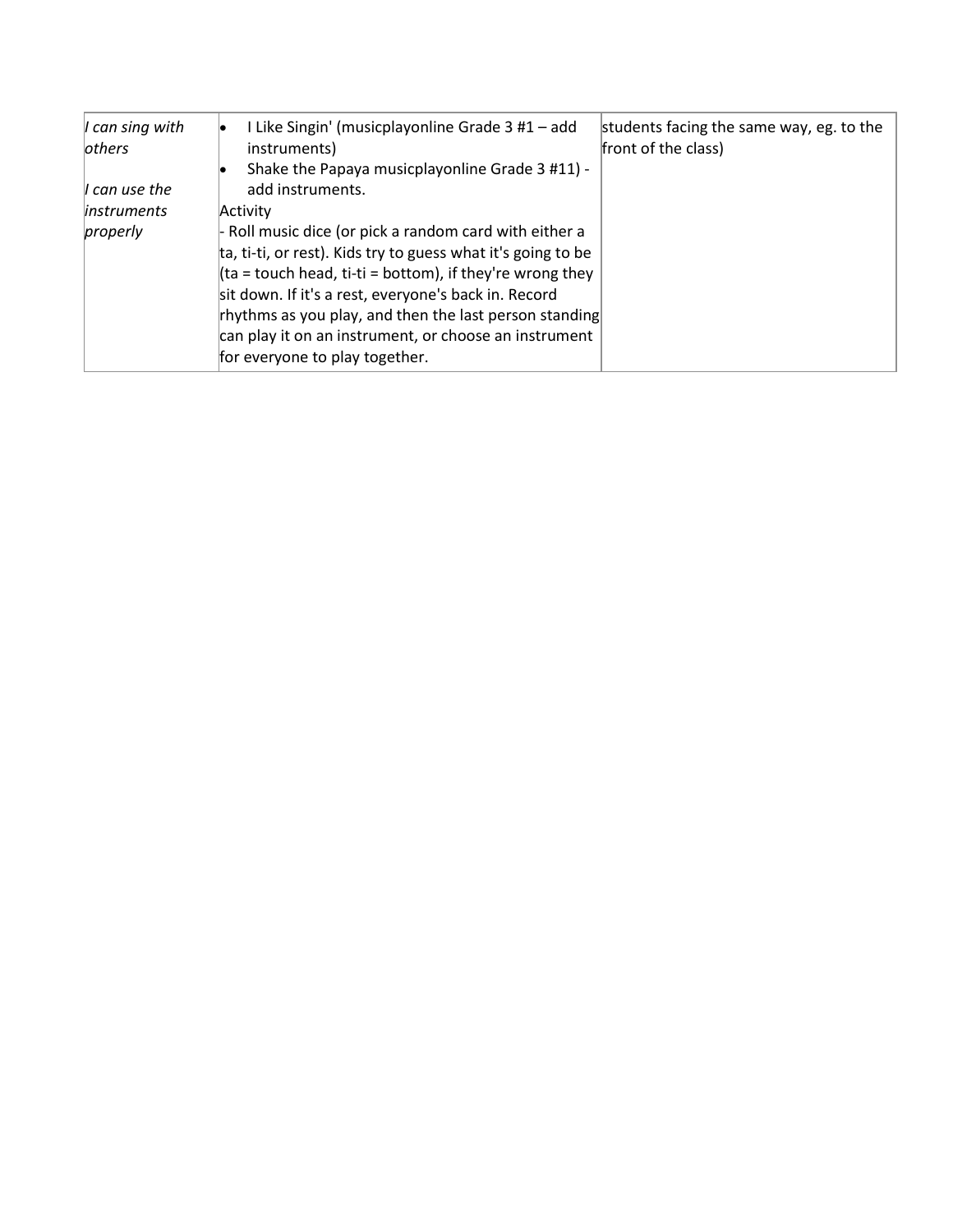| 4/5                                                                                                                                                                     |                                                                                                                                                                                                                                            |                                                                                                                                                                                                                                                                                                                                                                                                                                                                                           |
|-------------------------------------------------------------------------------------------------------------------------------------------------------------------------|--------------------------------------------------------------------------------------------------------------------------------------------------------------------------------------------------------------------------------------------|-------------------------------------------------------------------------------------------------------------------------------------------------------------------------------------------------------------------------------------------------------------------------------------------------------------------------------------------------------------------------------------------------------------------------------------------------------------------------------------------|
| Themes:<br>Routines<br>Safety<br>Getting to Know<br>You                                                                                                                 | <b>Activity Suggestions</b>                                                                                                                                                                                                                | Adaptations/Covid Considerations                                                                                                                                                                                                                                                                                                                                                                                                                                                          |
| Week 1<br>I can make a safe<br>learning environment<br>*safe learning meaning<br>both physically safe,<br>and being respectful of<br>others and the learning<br>process | Hello Beat Chant (BEGINNING OF THE SCHOOL<br>YEAR ACTIVITIES // first day of music class)<br>Activities<br>Walk/Stop (adapt different levels of difficulty<br>for older kids) (Video)<br>Check my Beat (Video)                             | Circle games, when possible, can happen in<br>regular sit spots. If circle game doesn't involve<br>singing (eg. Check my beat), you can still do it<br>in a (as big as possible) circle                                                                                                                                                                                                                                                                                                   |
| Week 2<br>I can actively and<br>appropriately<br>participate in group<br>songs.                                                                                         | Songs<br>Donkeys Love Carrots (Musicplayonline Grade<br>3#50)<br>Long legged sailor (one version<br>on musicplayonline - see this video for second<br>version)<br>Activities<br>Sevens - rhythm warmup (see video of how to<br>play)       | When singing any songs, make sure students<br>face a forward direction (all students facing<br>the same way, eg. To the front of the class)                                                                                                                                                                                                                                                                                                                                               |
| Week 3<br>I can demonstrate safe<br>movement in the music Activity<br>room and respectful<br>use of materials.                                                          | Movement song<br>Plainsies Clapsies - use bean bags instead of<br>partners/ball (musicplayonline Grade 3 #6)<br>Pass the beat around the room game (video)                                                                                 | Leave beanbags to sit for a 24 hours after use<br>Circle games, when possible, can happen in<br>regular sit spots. If circle game doesn't involve<br>singing (eg. Pass the beat), you can still do it<br>in a (as big as possible) circle                                                                                                                                                                                                                                                 |
| Week 4<br>I can perform a<br>rhythmic pattern.<br>I can demonstrate safe<br>and respectful use of<br>instruments.                                                       | Movement songs<br>Chester (Musicplayonline Grade 4 #6)<br>Topnotcher (Musicplayonline Grade 4 #14)<br>Songs<br>Four White Horses - with rhythm sticks (see<br>video)<br>Waddallyacha - with rhythm sticks<br>(Musicplayonline Grade 5 #88) | For games like Four White Horses, you can<br>use rhythm sticks and have students click<br>them together from the sides instead of<br>straight on (see demo video).<br>Boomwhackers are a great instrument to use<br>(eg. You can can rhythm sticks<br>or boomwhackers for Waddallyacha) - the<br>plastic is really easy to wipe down. Make sure<br>you don't pass along the instruments -<br>choreograph individual adaptations instead of<br>passing them to another person on the beat. |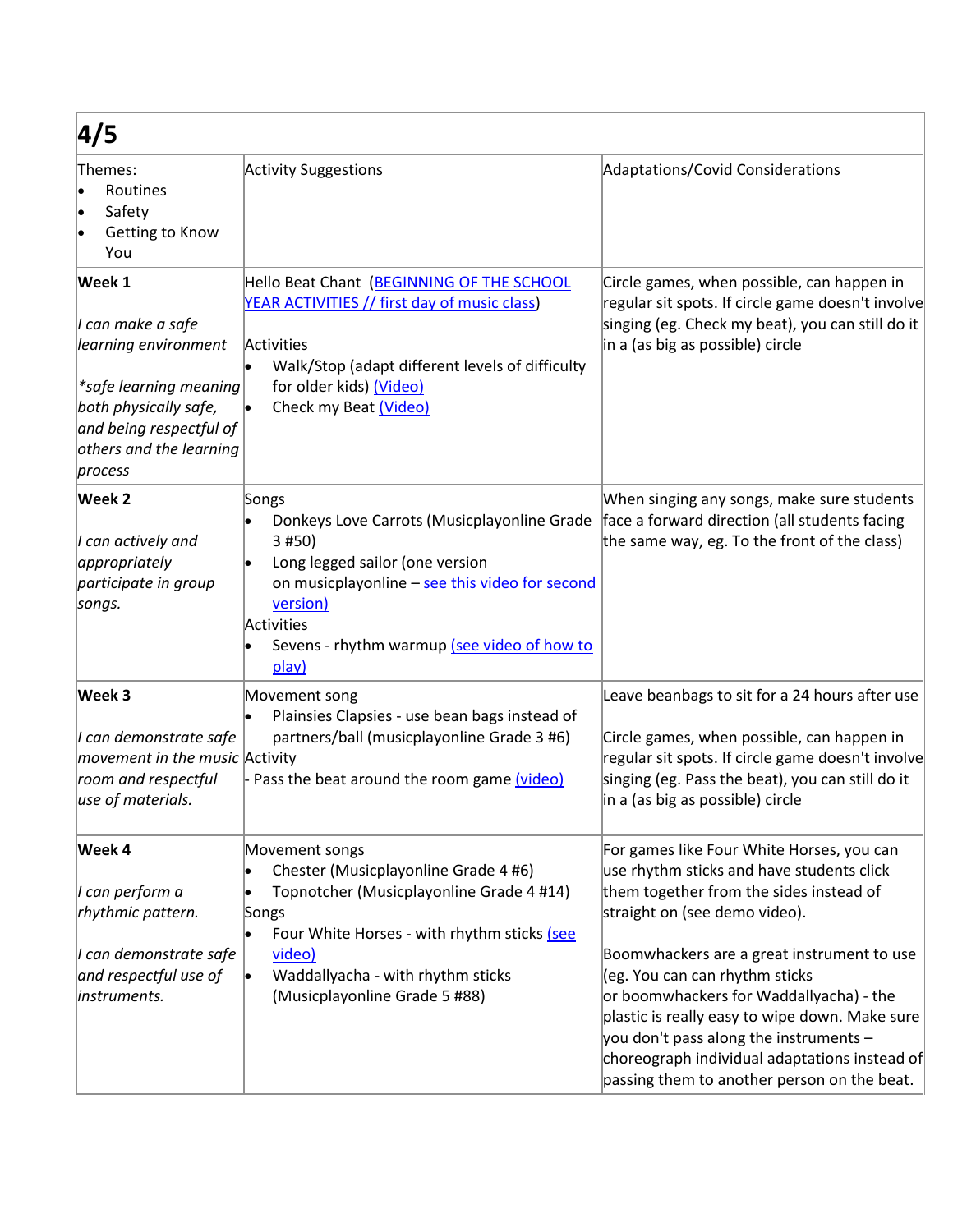| 6/7                                                                                                                                                                           |                                                                                                                                                                                                                                                                                                                                                                                                                                                                                                                                                                                      |                                                                                                                                                                                                                                                                                                                                                                                                                                                                                                                                        |  |
|-------------------------------------------------------------------------------------------------------------------------------------------------------------------------------|--------------------------------------------------------------------------------------------------------------------------------------------------------------------------------------------------------------------------------------------------------------------------------------------------------------------------------------------------------------------------------------------------------------------------------------------------------------------------------------------------------------------------------------------------------------------------------------|----------------------------------------------------------------------------------------------------------------------------------------------------------------------------------------------------------------------------------------------------------------------------------------------------------------------------------------------------------------------------------------------------------------------------------------------------------------------------------------------------------------------------------------|--|
| Themes:<br>Routines<br>Safety<br>Getting to Know<br>You                                                                                                                       | <b>Activity Suggestions</b>                                                                                                                                                                                                                                                                                                                                                                                                                                                                                                                                                          | Adaptations/Covid<br>Considerations                                                                                                                                                                                                                                                                                                                                                                                                                                                                                                    |  |
| Week 1<br>' can make a safe<br>learning<br>environment<br>*safe learning<br>meaning both<br>physically safe, and<br>being respectful of<br>others and the<br>learning process | Activities<br>Walk/Stop (adapt different levels of difficulty for older<br>kids) (Video)<br>Chants<br>Boom Chicka Boom (Musicplayonline Gr. 5 #5)<br>Covid Music Project<br>Teacher shares a song that has a personal meaning to<br>them related to keeping them positive through Covid -<br>look at lyrics together, listen to song, pick out a few<br>important lines - (good song example: Life Gets Better by<br>Don Amero in the Indigenous Singers of Canada book -<br>with rhythm play alongs) Video                                                                          | This Covid Music Project is an<br>accelerated version. You can<br>adapt as necessary (e.g. the<br>first three weeks could be the<br>teacher modelling how to do a<br>song analysis and on the<br>fourth week giving students 5<br>songs to choose from to do<br>their own analysis of. Then<br>working up to them<br>researching their own choice<br>of song).<br>https://www.songfacts.com/a<br>nd https://songmeanings.com<br>/ are resources that students<br>can use to help them see what<br>other people think of their<br>song. |  |
| Week <sub>2</sub><br>I can explore<br>relationships and<br>belonging through<br>music.                                                                                        | Covid Music Project<br>Students can find a song that they connect to (re: uplifting<br>through covid), print the lyrics and reflect on a few lines<br>(or reflect about what makes that song special)<br>Activities:<br>Look at the play along version of "Life gets better" (first<br>few sections)<br>Stand/sit in a circle. Each student claps one note in the<br>rhythm pattern. Ta=pass to next person. Titi=reverse<br>direction. Tikatika=Skip the next person. Start elimination<br>if they make a mistake. Can do this with body percussion<br>or hand drums/rhythm sticks. | In-class research: students use<br>own headphones, wipe down<br>laptops after use OR students<br>can do this research as<br>"homework".                                                                                                                                                                                                                                                                                                                                                                                                |  |
| Week 3<br>I can explore<br>relationships and<br>belonging through<br>music.                                                                                                   | Activities<br>Pass the beat game (video)<br>Covid Music Project<br>Students can share their songs that they chose<br>Do full play along with instruments to "life gets better"                                                                                                                                                                                                                                                                                                                                                                                                       |                                                                                                                                                                                                                                                                                                                                                                                                                                                                                                                                        |  |